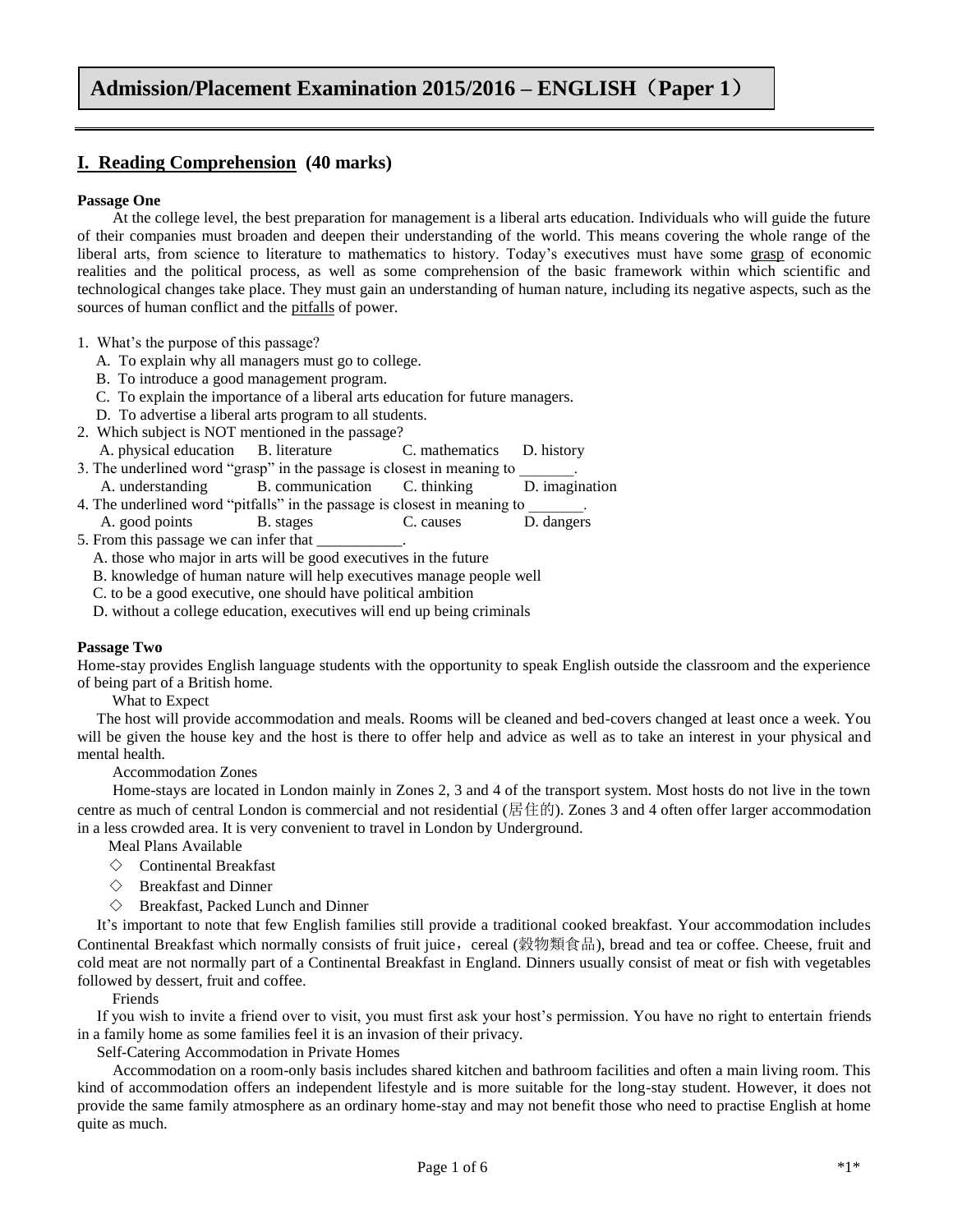- 1. The passage is probably written for \_
	- A. hosts willing to receive foreign students
	- B. foreigners hoping to build British culture
	- C. travellers planning to visit families in London
	- D. English learners applying to live in English homes
- 2. Which of the following will the host provide?
	- A. Room cleaning. B. Medical care.
	- C. Free transport. D. Physical training.
- 3. What can be inferred from Paragraph 3?
	- A. Zone 4 is more crowded than Zone 2.
	- B. The business centre of London is in Zone 1.
	- C. Hosts dislike travelling to the city centre.
	- D. No accommodation is provided in the city centre .
- 4. According to the passage, what does Continental Breakfast include? A. Dessert and coffee. B. Fruit and vegetables.
	- C. Bread and fruit juice. D. Cereal and cold meat.
- 5. Why do some people choose self-catering accommodation?
- A. To experience a warmer family atmosphere.
	- B. To enrich their knowledge of English.
	- C. To entertain friends as they like.
	- D. To enjoy much more freedom.

### **Passage Three**

"Luck is a matter of preparation meeting opportunity," said the American talk show host Oprah Winfrey. I've never watched her show, but when a self-made billionaire gives life advice it's probably worth listening to.

Her point is that blind luck is very rare. You may have to be lucky to find a good job these days but that does not mean you should sit at home waiting for the opportunity to come to you. If you're a Chinese, you may already be familiar with the tale of a farmer waiting by a tree stump for a rabbit to run out and break its neck.

A book by the UK psychologist Richard Wiseman, called The Luck Factor, argues we can all make ourselves luckier. It's not about going to a temple to burn some incense in hopes that the gods will give you good fortune; it's practical advice you can follow each day.

Wiseman conducted an experiment as part of his studies. First he divided volunteers into two groups: those who said they were lucky in life and those who said they were not. He gave everyone a newspaper and asked them to look through it to count how many photographs it had inside. On average, the unlucky people took about two minutes to count the photographs while the lucky people took just seconds. Why? On the second page of the newspaper, a command, "Stop counting. There are 43 photographs in this newspaper," was written in big letters. The unlucky people mostly did not spot the message.

It's easy to compare this situation to a young person looking for jobs in a local paper. They might search so hard for one type of position that they miss an even better opportunity. People who are "lucky", in fact, keep an open mind and don't go through the same routine every day.

I first came to China in 2002 when it was considered a rather strange thing to do. Like many foreigners, my plan was to teach English for one year. Seven years later, and still here, I've had many great opportunities such as writing for newspapers and magazines. I did not dream these would have been possible. I've also never been sick, had an accident, got into a fight or had problems with the police. Coincidence? After reading about Professor Wiseman's studies I think not.

As Wiseman advises, I usually trust my own judgment. Your friends and parents may give you advice based on rational thinking, but it's important to consider how you feel about each choice you make. Your feeling acts as a warning for a potential problem.

Finally, try to turn bad luck into good. Even if you do fall down and break a leg, the time spent at home can be used wisely to study English.

- 1. Which of the following proverbs most agrees with the writer's point?
	- A. Make the best of a bad job. B. Rome was not built in a day.
	- C. All is not gold that glitters. D. A good heart conquers ill fortune.

2. What do you know about Oprah Winfrey?

- A. She is a British talk show host.
- B. She became famous through her family background.
- C. She became successful by working hard herself.
- D. She was very lucky and seldom suffered setbacks in her life.
- 3. The writer quoted the Chinese tale of a farmer in Paragraph 2 in order to show\_
	- A. luck is in your own hand B. one shouldn't rely on blind luck
	- C. bad luck can turn into good D. man can conquer nature
		-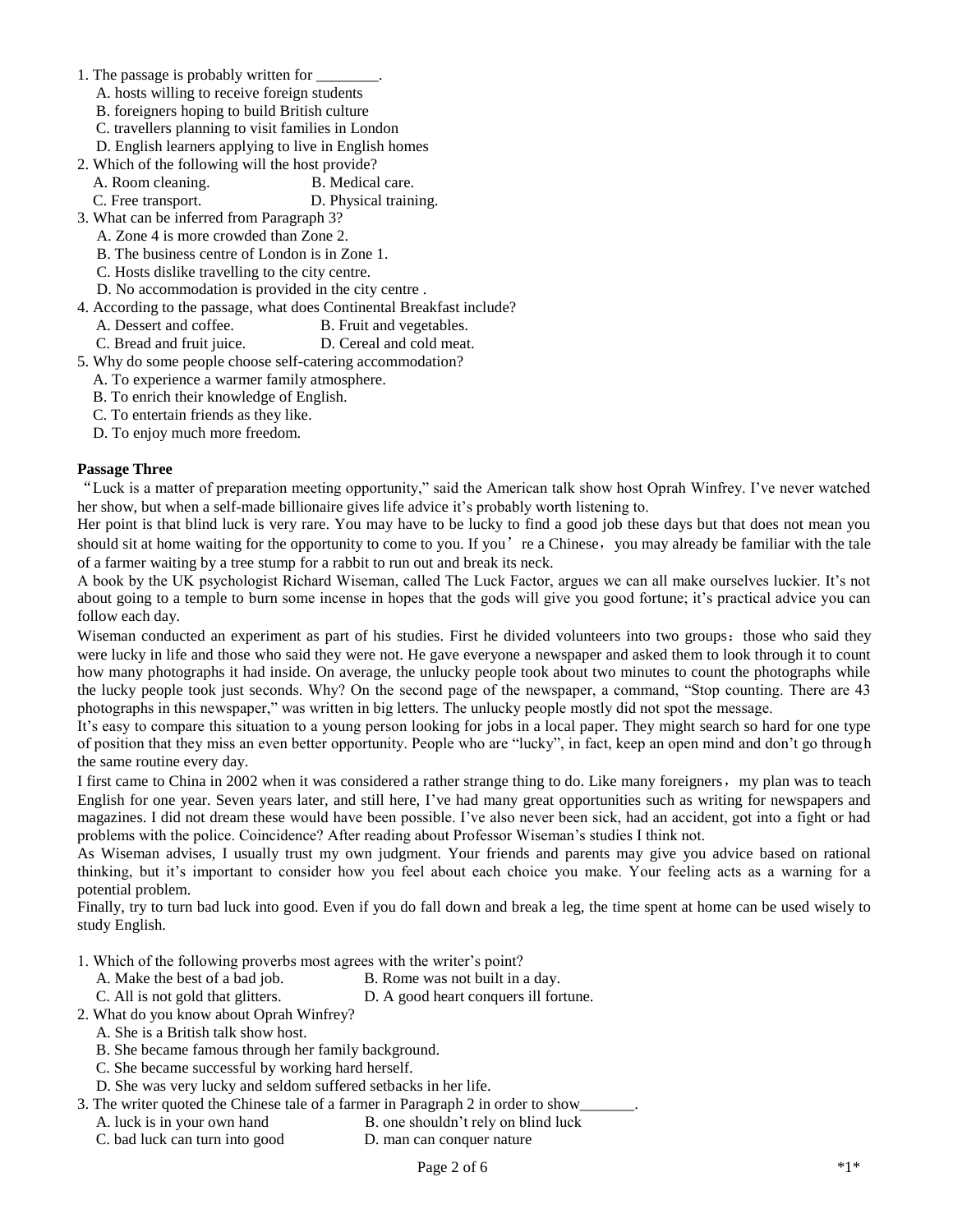- 4. From the experiment Wiseman drew the conclusion that
	- A. lucky people are quick-minded B. unlucky people are slow to read
	- C. lucky people often are open-minded D. unlucky people are more creative

5. From the passage we can learn that

- A. in many foreigners' eyes, to teach English in China was believed to be something strange in 2002
- B. those who believe in blind luck never go to temples to burn some incense in hope of good luck
- C. based on rational thinking, the advice of your friends usually warns you of a potential problem
- D. The Luck Factor argues lucky people are more likely to go through the same routine every day

### **Passage Four**

Read the following text and choose the most suitable heading from A-F for each paragraph. There is one extra heading which you do not need.

- A. You don't take action
- B. Your goal is too general or too vague
- C. You are not committed to your goal
- D. You don't track your progress
- E. You don't have a plan to reach your goal
- F. Your goal is too difficult and not realistic

How often do you set your goal and then fail to achieve it? Do you ever reflect on the reasons why you didn't achieve your goal? There are a number of mistakes that people make when they set their goals at the start of the year. If one of these mistakes is made, then before even starting you are setting yourself up to fail. There are 5 key goal-setting mistakes that you need to avoid in 2015.

1. \_\_\_\_\_\_\_\_\_\_

If you have done any kind of goal-setting before, you're bound to come across the SMART technique of goal-setting. SMART stands for Specific, Measurable, Achievable, Relevant and Time-bound. If your goal is not specific and it is vague in some way, how will you know when you have actually achieved your goal? How do you actually know if you're heading in the right direction? You should be able to measure your goals and track your progress. If you can't, then it's probably not clear. 2. \_\_\_\_\_\_\_\_\_\_

The SMART principle once again comes into play here. All too often people set themselves goals that are far too stretching. When the goal is beyond reachable, negative thoughts enter the mind and disbelief kicks in. This is the opposite of what a good structured goal should do. Ensure your goal is achievable and realistic. Set small targets along the way so you can track your progress. If you feel you are falling behind, reset your goal to something that you can reach.

 $3.$ 

Many people set certain goals in life because they feel they have to. However, on many occasions these are not the goals that the individual is actually passionate about. The goals set are not associated with their values nor are their own goals—the goals are those that their parents or society wants them to have. If you are not fully committed to your goal upfront, then you're doomed from the start. You will lack the motivation and desire to actually achieve the goal.

4.

If your goal is to start an online business, that's fantastic. However, how are you actually going to achieve it? You need to plan your way towards your goal and with as much clarity as you can. Sometimes clarity can be cloudy as you may have a lack of knowledge or skill in what it is that you want to achieve. However, you can start to list the things that you can do to help you learn and grow and progress to where it is that you want to go. Besides, breaking your goals into smaller steps is essential for helping you track your progress and ensure that your goals are realistic and attainable.

5. \_\_\_\_\_\_\_\_\_\_ Without taking action you won't get anywhere. Taking action is the most important part of any goal. Even if you take action and you find you're not getting anywhere, you can learn from your experience. Taking action not only progresses you towards your goals, but it helps you learn from your mistakes. They are the keys to reaching your goals in 2015.

# **IIa. Vocabulary and Grammar (30 marks) Choose the answer that best completes each sentence**

1. I ate \_\_\_\_\_\_\_ sandwich while I was waiting for \_\_\_\_\_\_\_\_ 20:00 train. A. the;  $a$  B. the; the C. a; the D. a; a

2. Dogs have a very good \_\_\_\_\_\_ of smell and are often used to search for survivors in an earthquake.

A. sense B. view C. means D. idea

3. Last night Mr.Crook didn't come back at the usual time.  $\_\_\_\_\_\_\_\_\_\$ ne met some friends and stayed out until midnight.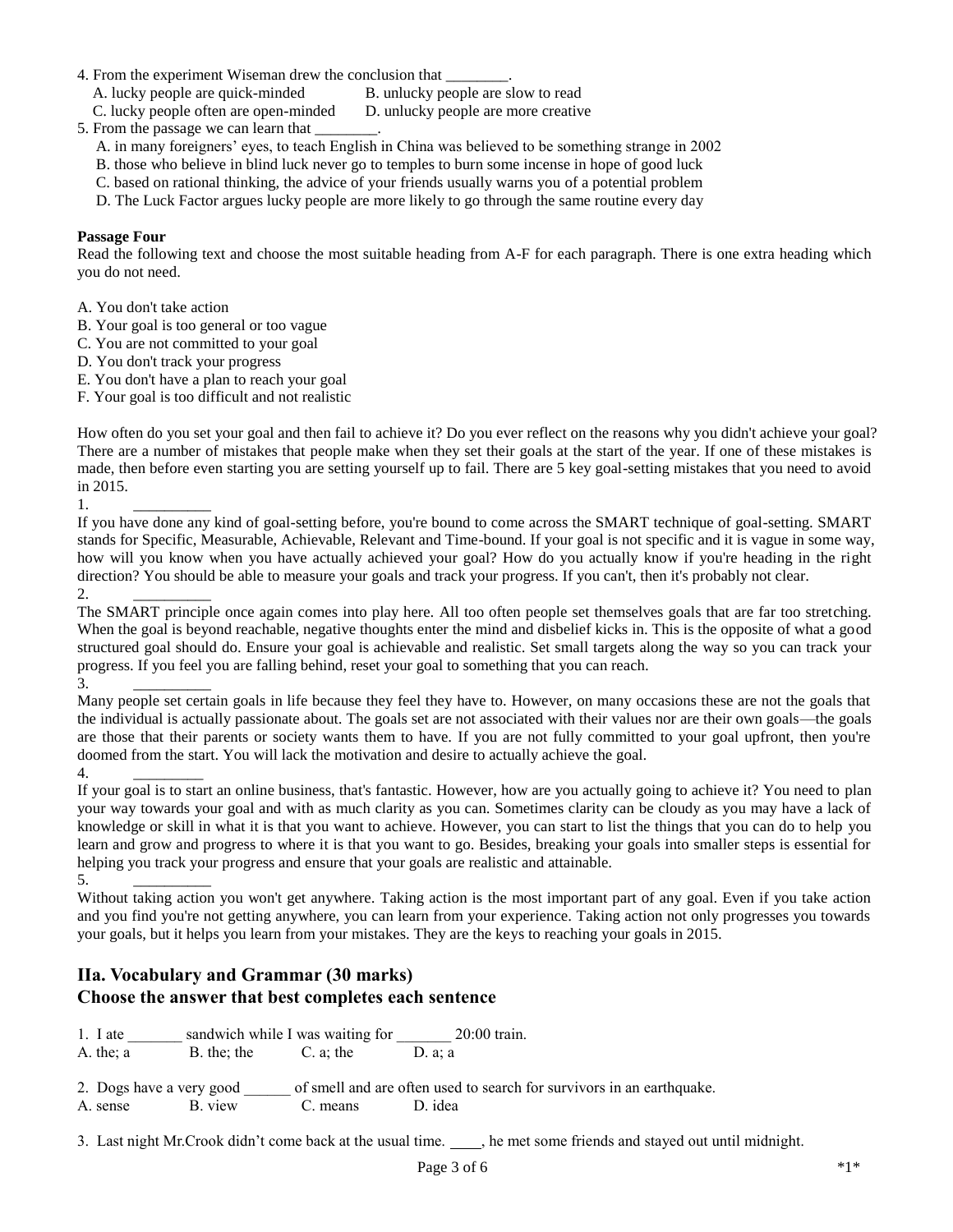A. Meanwhile B. However C. Instead D. Yet 4. He doesn't have \_\_\_\_\_\_\_ furniture in his room — just an old desk. A. any B. many C. some D. much 5. There are plenty of jobs in the western part of the country. A. present B. available C. precious D. convenient 6. --- Do you need any help, Lucy? --- Yes. The job is \_\_\_\_\_\_ I could do myself. A. less than B. more than C. no more than D. not more than 7. \_\_\_\_\_ and happy, Tony stood up and accepted the prize. A. Surprised B. Surprising C. Being surprised D. To surprise 8. --- Which of the two computer games did you prefer? --- Actually I didn't like  $\frac{1}{\sqrt{2}}$ . A. both of them B. either of them C. none of them D. all of them 9. Isn't it amazing how the human body heals \_\_\_\_\_\_\_\_\_\_ after an injury? A. himself B. him C. itself D. it 10. It's surprising that your brother Russian so quickly — he hasn't lived in Russia very long. A. picked up B. looked up C. put up D. made up 11. I make \$2,000 a week, 60 surely won't make \_\_\_\_\_\_ difference to me. A. that a big B. a that big C. big a that D. that big a 12. The old couple often take a walk after supper in the park with their pet dog them. A. to follow B. following C. followed D. follows 13. The performance \_\_\_\_\_\_ nearly three hours, but few people left the theatre early. A. covered B. reached C. played D. lasted 14. At the age of 29, Dave was a worker, \_\_\_\_\_\_ in a small apartment near Boston and \_\_\_\_\_ what to do about his future. A. living; wondering B. lived; wondering C. lived; wondered D. living; wondered 15. I like these English songs and they \_\_\_\_\_\_ many times on the radio. A. played B. have played C. are played D. have been played 16. I can't leave. She told me that I stay here until she comes back. A. can B. must C. will D. may 17. --- I' m sorry. I at you the other day. --- Forget it. I was a bit out of control myself. A. shouldn't shout B. shouldn't have shouted C. mustn't shout D. mustn't have shouted 18. --- Did you see a man in black pass by just now? --- No, sir. I a newspaper. A. read B. was reading C. would read D. am reading 19. It was not until I came here \_\_\_\_\_\_ I realized this place was famous for not only its beauty but also its weather. A. who B. where C. that D. before 20. Among the winners \_\_\_\_\_\_ father is seriously ill in hospital. A. stand little Tom who B. stood little Tom whom C. little Tom stands whose D. stands little Tom whose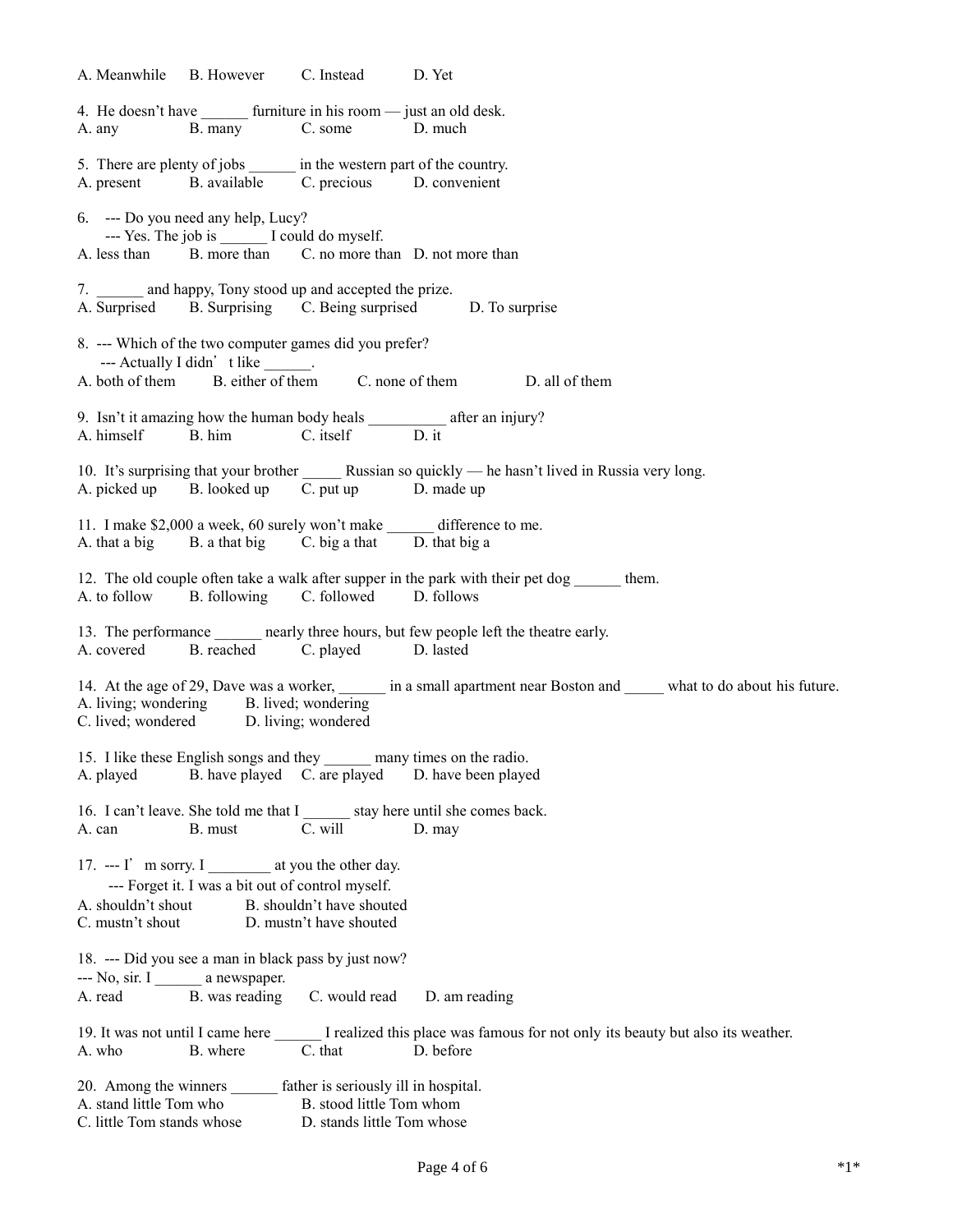|                                                                                               |                                             |                                                                                                                                      |                                                                                             | 21. While driving through the city, she showed me the building shares be once worked as a lift operator. |      |  |  |  |
|-----------------------------------------------------------------------------------------------|---------------------------------------------|--------------------------------------------------------------------------------------------------------------------------------------|---------------------------------------------------------------------------------------------|----------------------------------------------------------------------------------------------------------|------|--|--|--|
|                                                                                               |                                             | A. when B. which C. by which D. in which                                                                                             |                                                                                             |                                                                                                          |      |  |  |  |
|                                                                                               |                                             |                                                                                                                                      | 22. We'll have a picnic in the park this Sunday ___________ it rains or it's very cold.     |                                                                                                          |      |  |  |  |
|                                                                                               |                                             | A. since B. if C. unless D. until                                                                                                    |                                                                                             |                                                                                                          |      |  |  |  |
|                                                                                               |                                             | 23. So sudden _________ that the enemy had no time to escape.                                                                        |                                                                                             |                                                                                                          |      |  |  |  |
|                                                                                               |                                             |                                                                                                                                      | A. was the attack Theorem B. the attack did C. did the attack Theorem B. the attack was     |                                                                                                          |      |  |  |  |
|                                                                                               |                                             |                                                                                                                                      |                                                                                             |                                                                                                          |      |  |  |  |
|                                                                                               |                                             | 24. An exhibition of paintings _________ at the museum next week.<br>A. are to be held B. are holding C. is holding D. is to be held |                                                                                             |                                                                                                          |      |  |  |  |
|                                                                                               |                                             |                                                                                                                                      |                                                                                             |                                                                                                          |      |  |  |  |
| 25. Mary is really good at taking notes in class. She can almost every word her teacher says. |                                             |                                                                                                                                      |                                                                                             |                                                                                                          |      |  |  |  |
|                                                                                               |                                             | A. put out B. put down C. put away D. put together                                                                                   |                                                                                             |                                                                                                          |      |  |  |  |
|                                                                                               |                                             |                                                                                                                                      |                                                                                             |                                                                                                          |      |  |  |  |
|                                                                                               |                                             | A. From B. For C. Of D. With                                                                                                         | 26. all the animals I've ever had, those two dogs are the most sensitive to spoken words.   |                                                                                                          |      |  |  |  |
|                                                                                               |                                             |                                                                                                                                      |                                                                                             |                                                                                                          |      |  |  |  |
|                                                                                               |                                             |                                                                                                                                      | 27. I think Tom, as the head of a big department, should either study regularly or his job. |                                                                                                          |      |  |  |  |
|                                                                                               |                                             | A. quits B. to quit C. quitting D. quit                                                                                              |                                                                                             |                                                                                                          |      |  |  |  |
|                                                                                               |                                             |                                                                                                                                      |                                                                                             |                                                                                                          |      |  |  |  |
|                                                                                               |                                             |                                                                                                                                      | A. girl's; Tom's B. girls'; Toms' C. girls'; Tom's D. girl's; Toms'                         | 28. The _________ shoes were covered with mud, so I asked them to take them off before they got into     | car. |  |  |  |
|                                                                                               |                                             |                                                                                                                                      |                                                                                             |                                                                                                          |      |  |  |  |
|                                                                                               |                                             | 29. --- Michael was late for Mr. Smith's oral class this morning.                                                                    |                                                                                             |                                                                                                          |      |  |  |  |
|                                                                                               |                                             | --- 2 As far as I know, he never came late to class.                                                                                 |                                                                                             |                                                                                                          |      |  |  |  |
|                                                                                               |                                             | A. How come B. So what C. Why not D. What for                                                                                        |                                                                                             |                                                                                                          |      |  |  |  |
|                                                                                               |                                             |                                                                                                                                      |                                                                                             |                                                                                                          |      |  |  |  |
|                                                                                               | --- __________. I can manage without you.   | 30. --- Can I have a day off tomorrow, Mr. Johnson?                                                                                  |                                                                                             |                                                                                                          |      |  |  |  |
|                                                                                               | A. Forget it B. I'm afraid not C. Of course |                                                                                                                                      | D. It depends                                                                               |                                                                                                          |      |  |  |  |

## **IIb. Cloze (10 marks)**

Nowadays, finding a summer job is important not only for the money but for the work experience. Since there is always a lot of 1 , students use various means to find summer employment. Restaurants and some companies put an ad in the newspaper. Some universities have a special bulletin board for  $\frac{2}{2}$  summer jobs. Students also make many phone calls to companies, hotels and restaurants to ask for an interview. They start looking for a summer job at least three months  $\frac{3}{\ }$  time. In recent years, a number of universities have started cooperative 4 especially for science students. These students undergo rigorous interviews and  $\overline{5}$  to work on research projects. They are given  $\overline{6}$  for their work experience and usually have to submit a report to their university. This type of summer employment is usually the most prestigious from a  $\frac{7}{10}$ plan point of view. Some students who can't find work in their 8 field also do another type of summer job – lifeguard, housepainter, landscaper, waitress, or worker in a retail store or supermarket. These jobs tend to pay quite well, and students can  $9$  enough for many college expenses. That aspect has to be weighed against the fact that they might not help students' career plans. Any summer job that requires hard work and a certain amount of 10 is good for students' resume.

| -1. | A. comparison | B. competition            | C. contrast  | D. contact    |
|-----|---------------|---------------------------|--------------|---------------|
| 2.  | A. posing     | B. pasting                | C. posting   | D. passing    |
| 3.  | A. ahead of   | B. in front of            | C. before    | D. after      |
| 4.  | A. progresses | B. programs               | C. processes | D. procedures |
| 5.  | A. hire       | B. are hired              | C. fire      | D. are fired  |
| 6.  | A. credit     | B. honor                  | C. prize     | D. praise     |
| 7.  | A. study      | B. work                   | C. career    | D. financial  |
| 8.  | A. choose     | B. chose                  | C. chosen    | D. choosing   |
| 9.  | A. spend      | B. cost                   | C. take      | D. save       |
| 10. | A. respect    | B. responsibility C. time |              | D. money      |